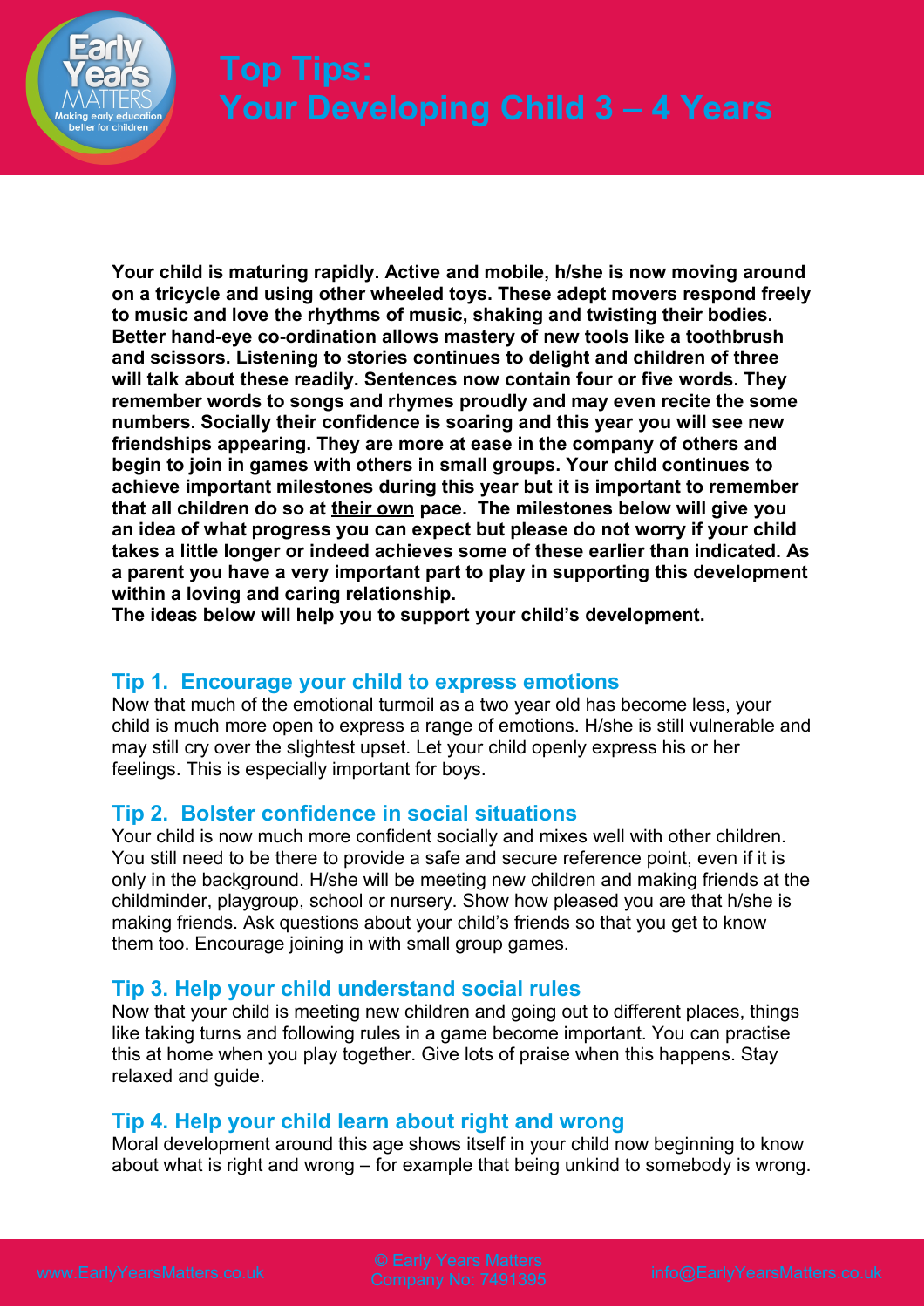Reading stories that pose moral issues like this is a good lead into discussions of cause and effect – if we are unkind to somebody that makes them unhappy and we often feel unhappy too. In this way your child will learn about moral values – and of course they will always look at your behaviour to decide how they should behave.

#### **Tip 5. Allay any fears about monsters**

At this age, a child's imagination is in overload. H/she loves fantasy play and is able to devise quite sophisticated play scenes with dolls or animals and people. Things that are unfamiliar can be misunderstood as scary. H/she may believe there are monsters in the bedroom or behind the sofa. Talk to your child about this and reassure them, especially at nights, that this is not the case and that you are there.

### **Tip 6. Push on with developing language**

A child of three has on average between 800-1000 words. H/she understands most sentences and uses sentences with 4 -6 words frequently with quite accurate grammar. Phrases with nouns are used, e.g. "a black dog". Instructions with two parts are now understood. You can use this as a way to develop their grasp of language, Say for example, "Get the letter from Auntie Margy from the kitchen drawer and bring it to me. Thank-you."

## **Tip 7. Continue to be a good role model as what you do is copied**

Never underestimate the influence you have on your child's development. From about the age of three, h/she will copy what you say and what you do. You will hear the words you use yourself being repeated in play, even with the same intonations. H/she will want to dress like you and do what you do. This is of course useful feedback and a reminder to be positive as your child is constantly learning from you. Any quips about Uncle Fred's snoring will very likely be repeated straight back to him!

#### **Tip 8. Become literacy savvy**

Children are soaking up nursery rhymes, and songs at this age. They recite them back mostly word perfectly and are proud of their achievements. Continue to read to them. Discuss books as before and let them choose the books they want to hear. Help them to re-tell stories by using props. Listen to their comments about the stories they hear as they will comment on events and people they know that are similar to those in the stories. Encourage more mark making. You will see that the scribbles now appear much more like letters and even some letters appear together as the beginnings of words.

## **Tip 9. Build on logic and thinking skills**

Your child will spend a lot of time playing with puzzles and jigsaws. All the time they are learning, so do encourage this. Help them to sort objects in categories, although this may be only by one characteristic, such as shape, as yet. Let them tell you what they are doing and why. Use these play opportunities to encourage number recognition from 0-5 to start with. Let them count the objects aloud and label each one (called "one-to-one correspondence").